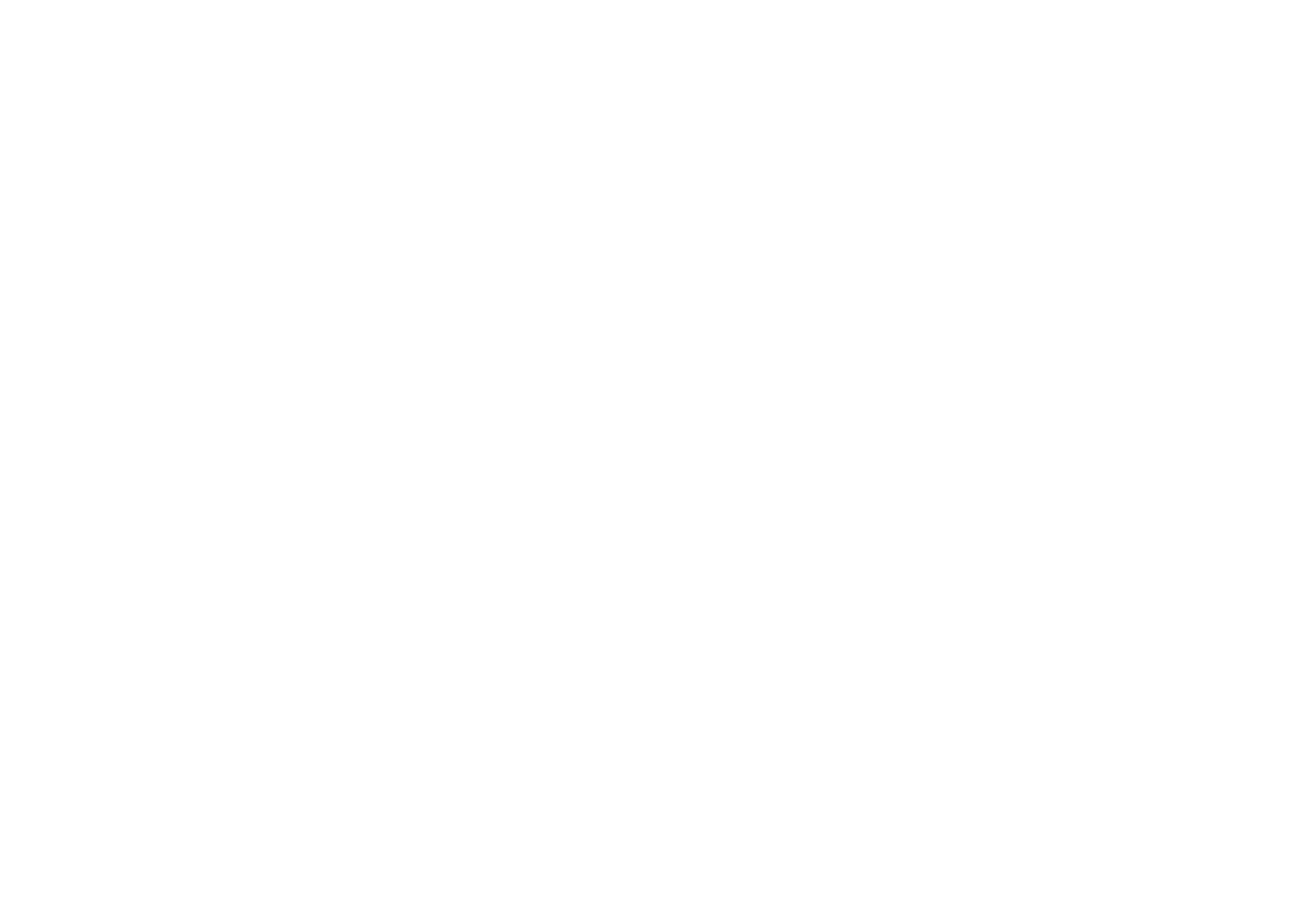377385.84